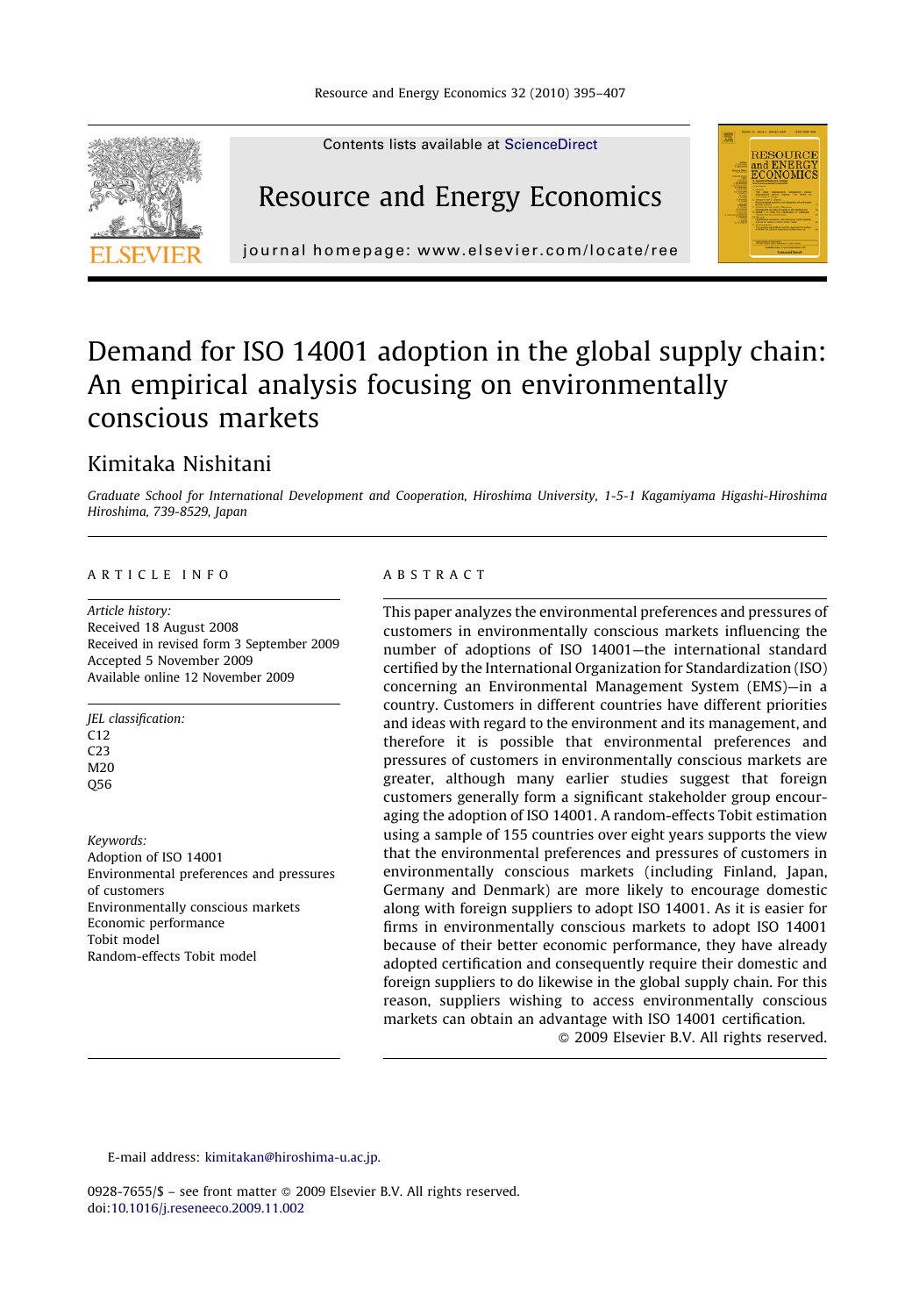

Fig. 1. Number of ISO 14001 adoptions worldwide, 1996–2007.

#### 1. Introduction

Recently, environmental management has become a key corporate priority for many firms, implying that firms cannot survive without consideration of the environment because of growing public concern about the environment. In light of this, the adoption of ISO 14001—the international standard primarily concerned with an Environmental Management System (EMS) as certified by the International Organization for Standardization (ISO)—is attractive to many firms. Since its release in 1996, the global number of ISO 14001 adoptions has steadily increased, totaling 154,572 in 2007 (Fig. 1). While any organization, including local governments, can decide to adopt ISO 14001, the majority of adoptions are by firms.

A trigger for the increased number of ISO 14001 adoptions is the environmental preferences and pressures of stakeholders, especially on the demand side, as they influence firm profits. Firms therefore attempt to satisfy their stakeholders with ISO 14001 adoption, as this indicates their commitment to environmental management. Indeed, many previous studies that have analyzed the determinants of ISO 14001 adoption have found that environmental preferences and pressures of stakeholders influence the firm's decision. In particular, [Christmann and Taylor \(2001\),](#page--1-0) [Nakamura](#page--1-0) [et al. \(2001\),](#page--1-0) [Welch et al. \(2002\)](#page--1-0), [Bansal and Hunter \(2003\),](#page--1-0) [Hibiki et al. \(2004\)](#page--1-0), [Neumayer and Perkins](#page--1-0) [\(2004\),](#page--1-0) [Wu et al. \(2007\),](#page--1-0) [Arimura et al. \(2008\)](#page--1-0) and [Nishitani \(2009\)](#page--1-0) suggest that foreign customers form a significant stakeholder group encouraging the adoption of ISO 14001. This implies that foreign customers are more likely to consider that the quality of the supplier's EMS will influence the quality of their EMS in the global supply chain.

However, customers in different markets have different priorities and ideas with regard to the environment and its management, and this suggests that it may be somewhat incorrect to argue that all foreign customers are more environmentally conscious [\(Neumayer and Perkins, 2004](#page--1-0)). Accordingly, we need to focus on the relationship between the environmental preferences and pressures of customers in environmentally conscious markets and ISO 14001 adoptions. This is because environmentally conscious markets are comprised of a higher proportion of environmentally conscious customers, and it is possible that they are more likely to require not only their domestic but also their foreign suppliers to adopt ISO 14001.

Therefore, the objective of this paper is to analyze whether the environmental preferences and pressures of customers in environmentally conscious markets influence suppliers' decisions to adopt ISO 14001. According to the World Economic Forum (2003) Survey on Private Sector Environmental Innovation<sup>1</sup>, the private sector in Finland, Japan, Germany, Sweden, Denmark, and the United Kingdom (UK) are more environmentally proactive, and therefore regarded as environmentally

<sup>&</sup>lt;sup>1</sup> The World Economic Forum (2003) Survey on Private Sector Environmental Innovation is included in the World Economic Forum Environmental Sustainability Index [\(Esty et al., 2005\)](#page--1-0).